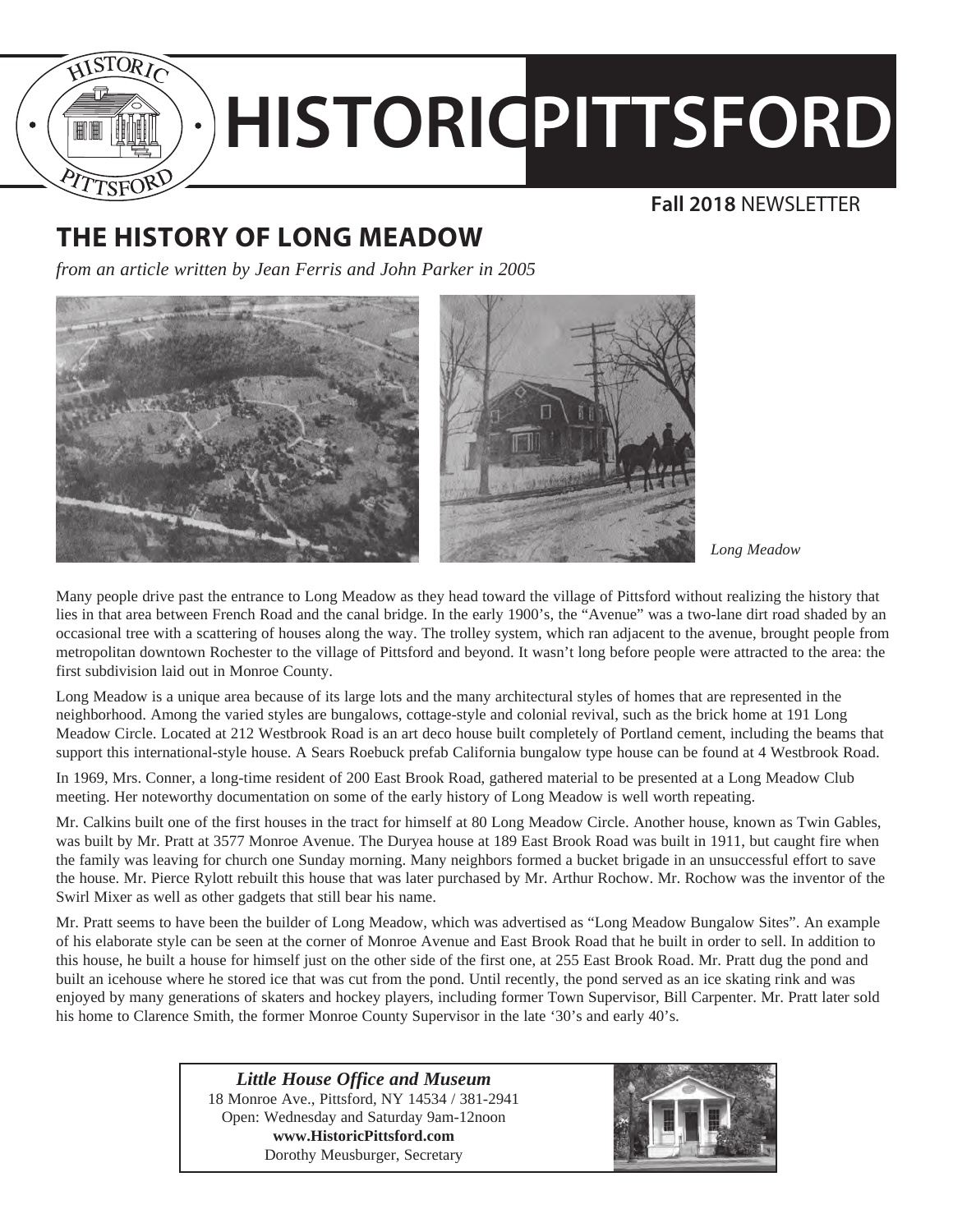Mr. Pratt also built a home for Mr. Edward C. Mills at 180 Long Meadow Circle. Mr. Mills developed a system of handwriting that was used in the elementary schools throughout the county, known as the Mills System of Business Writing.

A large brick house was erected on Crofts Road. It is the only house on this short road. The Ned Croft family lived there for many years and numerous Long Meadow Club meetings, parties and annual dinners were held on the second floor ballroom of their home. Entertainment, such as plays, minstrel shows and dances, were often included in these gatherings. The indoor swimming pool, located under the long front porch, was also an attraction.

The house at 3536 Monroe Avenue was built for Mr. Irving Crump and his family of seven children. First, the children burned down the barn and the following year, the house burned. Gus White's house at 3593 Monroe Avenue was built in 1914. One of the owners, the Lowenguth family, maintained a wonderful imported apple orchard and stabled a pony, much to the delight of the neighborhood children.

Ed and Beryl Haas purchased the house located at 3685 Monroe Avenure that was built in 1922. A double and single tourist cabin were also located on this property which rented for 75 cents a night per person. Just across the street was the Teute residence and greenhouses. This is the property where the Pittsford Garden Apartments now stand. Near the Teutes was the Kassel home, where former Public Works Commissioner Al Kassel helped his father erect a barn. The barn and home were both demolished to build Carriage Court.

The Connor home, at 200 East Brook Road, was built in 1930. The builders referred to this site as "Frog Puddle" because the property was in a low-lying area.

The early roads into Pittsford were dusty or muddy depending upon the weather. Early Long Meadow commuters put on their boots and trudged through the snow and mud to take the trolley into the city. The trolley shelter was located directly across the entrance to Long Meadow. People would leave their boots there in the morning and put them back on when they returned to Pittsford for the walk back to their homes. A photo of the area, taken around 1910, shows the lanes, scattered houses, the space and the lack of trees…after all, this was a *Long Meadow*.

# **THE LITTLE HOUSE NEEDS A LITTLE HELP**



At the annual meeting in July, Historic Pittsford officially launched its campaign to raise \$25,000 for restoration, repair and maintenance of HP's headquarters called the "Little House".

Built in 1819, the Little House will be celebrating its 200th birthday in 2019. While it has aged well under the care and stewardship of Historic Pittsford, it is now in need of significant work requiring professional assistance.

Our target of \$25,000 will go toward the restoration of original columns on the front porch, restoration of an original window and window sash, painting of the exterior, acquisition of ten

### **HOLIDAY SHOPPING AT THE LITTLE HOUSE**

Historic Pittsford's Little House is a great place to shop for the holidays. We sell a special edition Pittsford sweatshirt, numerous books on local history, limited edition puzzles of the Pittsford area and note cards. We also sell a beautiful poster of the historic barns in Pittsford. Stop by Wednesdays or Saturdays from 9 to noon, give us a call at 381-2941 or visit us on Candlelight night on Tuesday, December 4 from 5:30-8pm.

#### **SHOP AT AMAZON, SUPPORT HISTORIC PITTSFORD**

Historic Pittsford is now registered with Amazon Smile. Log onto https://smile.amazon.com, choose Historic Pittsford as your charitable organization and shop! 5% of the price of your eligible purchases will be donated to Historic Pittsford. Remember us as you do all of your holiday shopping!

vintage shutters, interior repairs and improvements and repair and re-staining of the wood shingle roof.

We hope you can give us a little help. Donations can be mailed to: Historic Pittsford, Restoration Campaign, 18 Monroe Ave., Pittsford, NY 14534. If you prefer to make an electronic contribution with a credit card, you may do so on our website at www.historicpittsford.com.

Historic Pittsford appreciates your help!

*(Campaign update: as of Sept.30, we have raised \$1,068.00 of our \$25,000 goal).*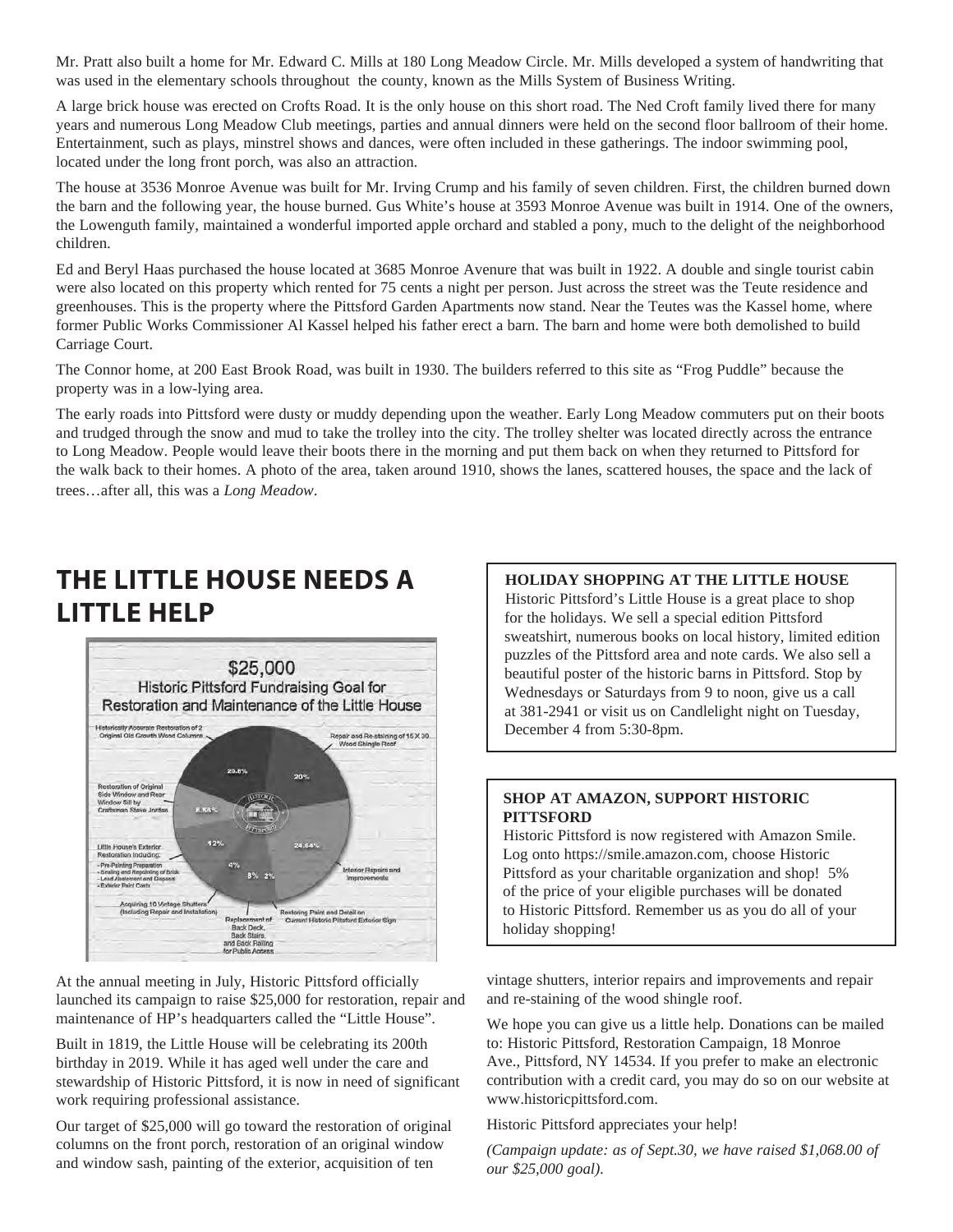# **PRESIDENT'S CORNER - PRESERVATION MATTERS**

As Fall 2018 sets in, the Historic Pittsford (HP) Board of Directors has begun implementing an ambitious agenda for 2018-2019. Next year will be an extra special one because the HP headquarters will be 200 years old! Thus, the coming year will be the Year of the Little House and the theme will be "The Little House Needs a Little Help". First mentioned at the HP Annual Meeting in July, the \$25,000 Capital Campaign, The Little House Needs a Little Help, has been developed to fund a complete 'facelift' and restoration. Updates and progress reports will be issued as to the funding goals as well as the Little House restoration.

Deferred for too long, during the first week in October, the exterior of the building will be prepped and painted in colors appropriate for the age of the building, similar to the present palette. As you may know, over the past year, the one original window on the East side of the Little House was beautifully and completely restored by Steve Jordan. Two of the original solid wood columns have been restored by expert Jim Turner; with two more to go. As you might expect, this work is not inexpensive; but the result is exceptional and fitting.

Throughout the coming year, the HP Board will be providing some great programming. This Fall there will be at least two programs referenced elsewhere in this newsletter: the history of the Cobblestone School (October 29) and a presentation on the local Wells Barns (November 4). And the first Tuesday evening in December will be the annual Candlelight Night in the Village when hundreds of children and parents come through the Little House to see Mrs. Claus! The Board is also contemplating another Speakers Series for the Winter months. Stay tuned…

Fulfilling our mission of advocacy for historic preservation, HP board and members are ever-present at various municipal board meetings across Pittsford, speaking on preservation issues and offering comment at public hearings and taking positions in writing. Projects and initiatives drawing current attention are the following:

- The Masonic Lodge sold the Cobblestone School on Church Street in the Village to a developer who intends to convert it to a residence for re-sale. He will be going before the Village PZBA and APRB in early October. Historic Pittsford has been asked to comment.
- Demolition in the Town: At the recommendation of the Town's Design Review and Historic Preservation Board (DRHPB) and with the support of Historic Pittsford, the Town Board has authorized the crafting of a demolition code to avert the loss of historic properties not 'on the radar' as historic. In addition, the code would require that a replacement structure be approved by the DRHPB before demolition of any property would be accomplished.
- Town Comprehensive Plan Update: Members of the HP board serve on the Steering Committee that is drafting the document. Unlike the previous plan, historic preservation and protection of remaining agricultural land are themes emphasized in this draft. There will be a public input session this Fall to help develop final plans for future land use, which you are encouraged to attend and participate.
- Village Comprehensive Plan Update: As with the Town plan update, HP Board members serve on the Village Comp Plan Update Steering Committee. The Village Board is updating the Historic Preservation Code to track with the State's model code. Simultaneously, the Steering Committee has identified "historic preservation" as a central theme throughout its deliberations, as the entire village is a local historic district; and most of the village is a District on the National Register of Historic Places. This Fall there will be a public workshop addressing, among other areas, the Erie Canal / Waterfront throughout the Village. Village residents will be notified of time and place...
- 75 Monroe Avenue: After having "mass and scale" issues lingering in the Court of Justice Ark for over 18 months, recently the judge issued a ruling against the Architectural Preservation and Review Board (APRB). Among other decisions, Ark ruled "the APRB shall immediately issue a Certificate of Approval". In light of this possibly precedent-setting decision and unresolved questions, to date the APRB has not determined a next course of action...

This Fall promises to be a very busy three months. Members and friends of Historic Pittsford are of course invited to participate with the HP Board and its various committees, especially: Little House / Technology; Programs / Education; and Membership. Board meetings are the first Thursday of each month at 7:00 pm at Village Hall.

The Little House Needs a Little Help is truly not just about the Capital Campaign, but about the needs of Historic Pittsford in fulfilling its mission. It is hoped that, through the campaign, Historic Pittsford will achieve a higher profile, positively clarify its advocacy mission to the general public, and attract new members committed to preservation. Founded over 50 years ago, Historic Pittsford remains attentive to its mission and sincerely grateful for the support of its members.

Best,

Peggy Caraberis Brizee President, Historic Pittsford historicpittsford@gmail.com

"Like" us on Facebook! Visit us at: www.historicpittsford.com